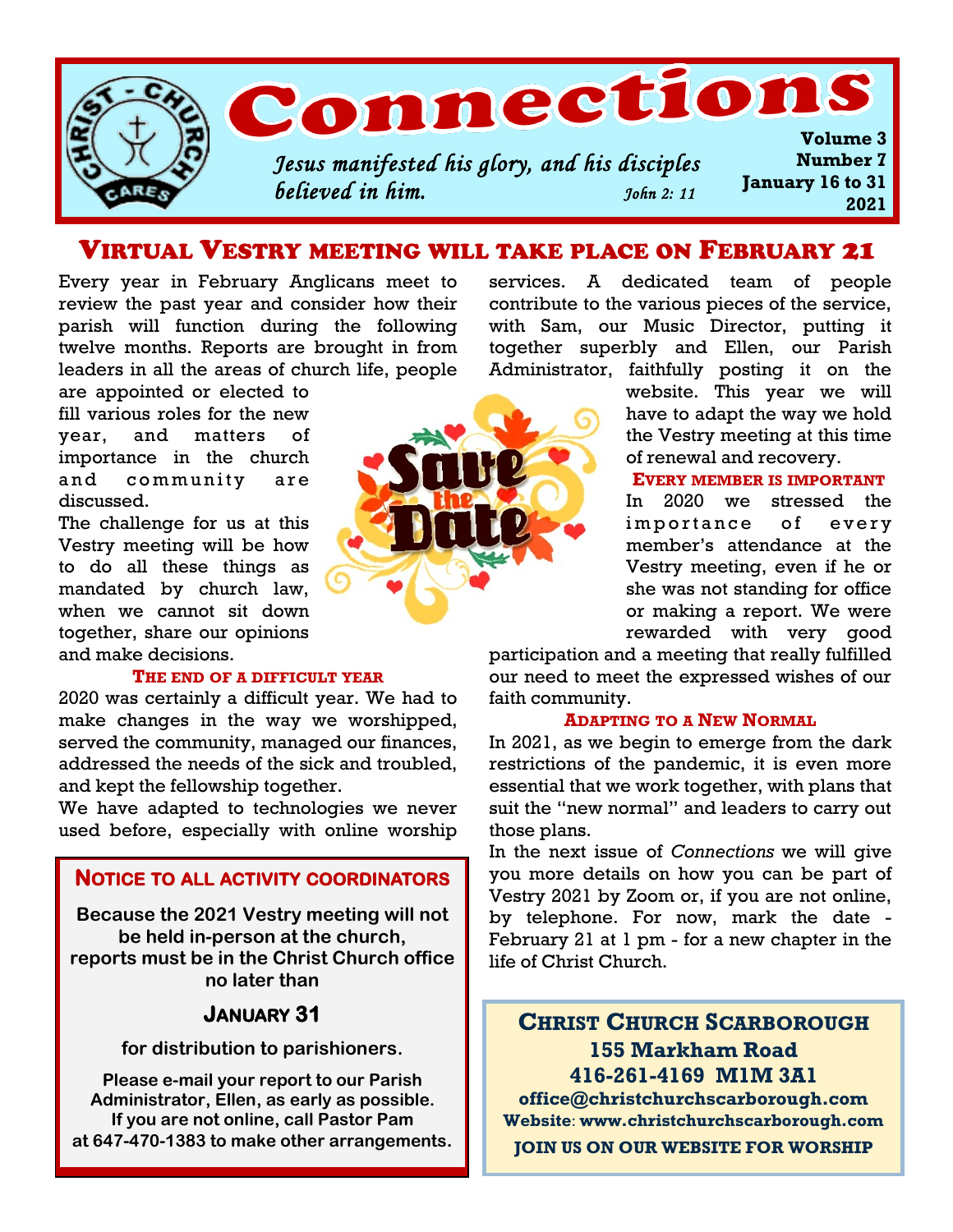

"Abide in my love and you shall bear much fruit" (Jn 15:5-9)

#### **A PRAYER FOR THE NEW YEAR**

Holy and Beloved One, lure of all our longing draw us on our inner pilgrimage,. As the soil on the land is ploughed and sowed, prepare the ground of our being

to do the soul-work.

Prepare our feet to walk the untrodden paths. Prepare our hands to receive the unexpected.

Prepare our faces to withstand whatever the weather.

Prepare our shoulders to offer strength to fellow-travellers.

Prepare our desires to sift our dreams. Prepare our resolve to shift the shapes that we put in the way.

Prepare our discernment to see what is no longer needed.

Prepare our backs to relax as you carry our load.

Walk beside us and lure us deeper into You as we set out to journey forth into this New Year.

*From The Celtic Wheel of the Year*

# *Week of Prayer for Christian Unity January 18 to 25*

The Week of Prayer for Christian Unity is a major international ecumenical endeavour that is held in Canada each year at the end of January (in the southern hemisphere, they will often hold it in July or August).

Locally, churches normally gather for a prayer service, and many will do special events throughout this time as well. This year Christ Church is having members of other church denominations contribute in the Prayers of the People for our January 24th online service.

Each year, international worship resources are prepared by a group of Christians from various parts of the world. In Canada, the Canadian ecumenical writing team of the Canadian Council of Churches adapts the resources to suit the Canadian context.

The 2021 theme - Abide in my love and you shall bear much fruit (John 15:5-9) - calls us to pray and to work for reconciliation and unity in the church, with our human family and with all of creation.



## *Please pray for these members of our community and their families*

**Anita & Dave F Anna Mary K Anne S Annet K Beverly Barber Christina & Joshua Connie & David M**

**Corinne P Dave M Deb A Deborah T Ebun D Edna S Gwen P**

**James Y Jenille L** **John J Judith R Ken K Lennox & Leonora Y Linda & Robert E**

**Margaret B Madhuri M Moureen N Philip I Robbie & Bev R Sherri-Ann & Ron**

*and for all those affected by COVID-19, racial discrimination or any injustice*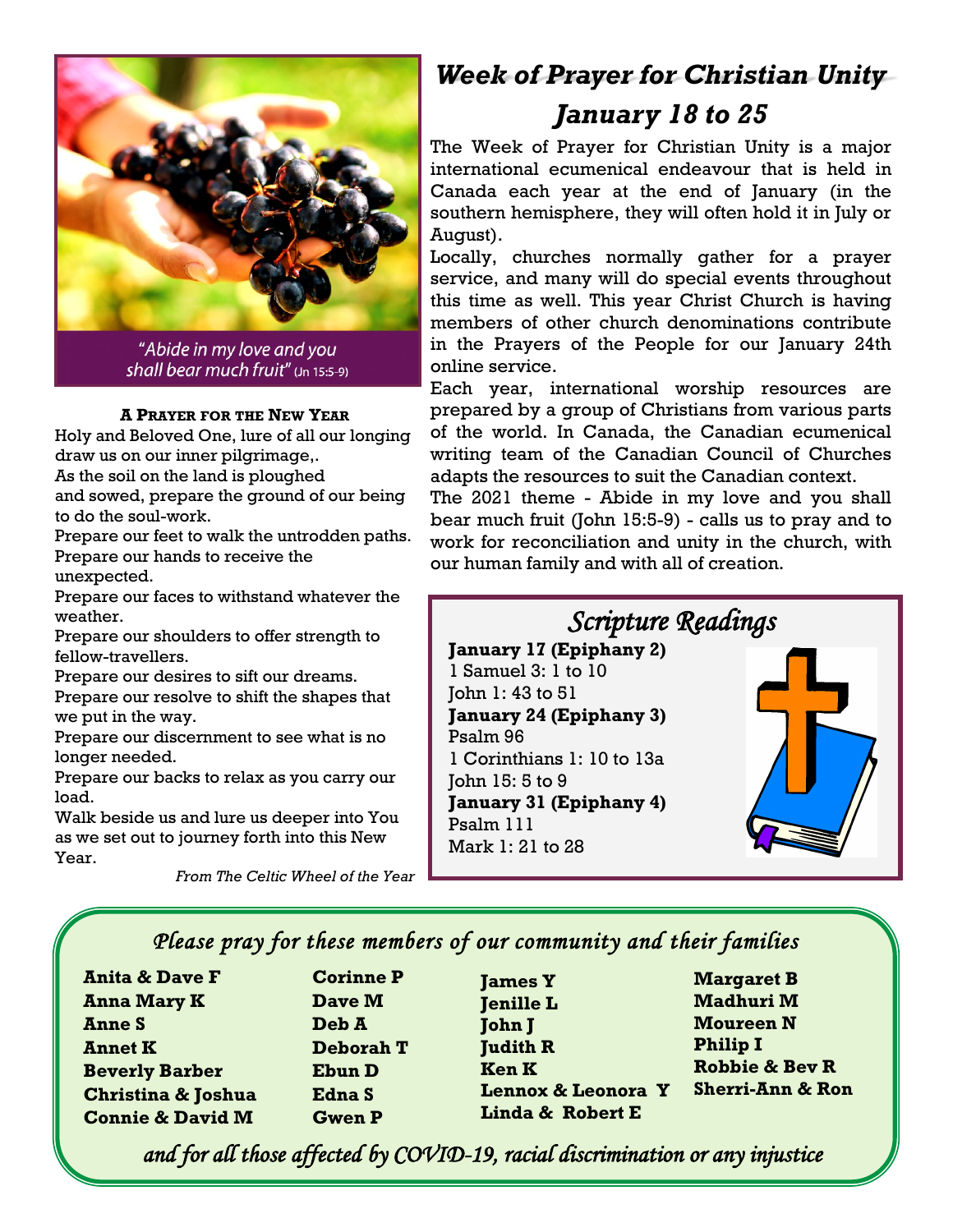#### Pastor Pam Resilience — adjusting to difficulties, misfortune or change

Congratulate me! I just got back from a long walk. That may not sound like much of an accomplishment

but, given that I had to lift my havegained-weight body off of my cozy couch and go out and brave the winter elements, it was a worthy thing to have done. No, I am not an athlete. Far from it. And you may not consider yourself an athlete, either. Yet, I believe that this year all of us are called to have a marathon mindset in order to get through Covid-19. We all need resilience, which is defined as the



ability to recover from or adjust easily to difficulties, misfortune or change.

With that in mind, I share my notes from a talk by Lucy Hone (TED talk). She began by asking everyone in the audience if they had received a loss. She then went down the list of losses, asking everyone to stand if the category fit. She included loss of love, health issues for you or someone close, natural or personal disasters etc. By the end of her "asking" everyone had stood. She then said, "if you are human, you are going to face adversity". I think she was getting everyone to realize why learning resilience is so important.

Then she talked about what got her to this point. Although from Australia, she did her Masters degree at U of Pennsylvania studying resilience and working on making US soldiers mentally fit (not just physically). She then returned to Christ Church, Australia. and was there just in time to help in the post quake period, teaching how to think in ways to boost resilience. Subsequently, in 2014, a terrible event occurred. Her 12 year old daughter was killed instantly in a car accident when another driver sped through a stop sign. Lucy calls this her "true test". It is one thing to do research and help others with

resilience but could her learning help her face the hardest grief, the loss of her own child. She wanted to be an active participant in the journey through anguish. Through her "true test" she learned that you **can** rise up from adversity. Next she provided three strategies to help navigate through tough



times. These I share with you

**The first** is that resilient people get-it that

suffering happens. Although there may be an undercurrent of understanding that we are all entitled to a happy life, suffering is real and we should not feel discriminated against when we face suffering of any kind.

**Secondly**, resilient people are good at choosing carefully where they put their attention. Resilient people realistically appraise a situation and they know (or

figure out) what they can change and what they cannot change. Lucy pointed out that nowadays we are all constantly overwhelmed by the stresses of life and our response to the negative is always dialed up. We need to focus on the good. Choose life, not death. What helps is to find things to be grateful for. Scientific research has proven that it works. A test was done: a group of people were asked to find three good things that happened each day. The results showed that overall, those people had higher levels of gratitude and happiness. We are called to (this is the phrase used with the soldiers)..hunt the good stuff.

**Thirdly**, resilient people ask themselves, is what I am doing helping or harming me? Whether that refers to exercising, studying for an exam, getting a promotion, relationships, what I am eating, when I am sleeping, time spent on social media etc. Managing this in one's life will also give a greater sense of control in these pandemic days when we may feel out of control or like victims.

When we face adversity, we need to especially lean into these three strategies. And no, it will not remove the pain, she notes, but it does help. We are in this marathon together...let us run with

diligence the race set before us, celebrating when we are successfully taking even in the smallest steps towards the goal line. Perhaps we should share with one another how we are doing.

#### **And from Philippians 3:12-14**

*Not that I have already....reached the goal; but I press on to make it my own, because Christ Jesus has made me his own. Beloved, ...this one thing I do: forgetting what lies behind and straining forward to what lies ahead, I press on toward the goal for the prize of the heavenly call of God in Christ Jesus.*